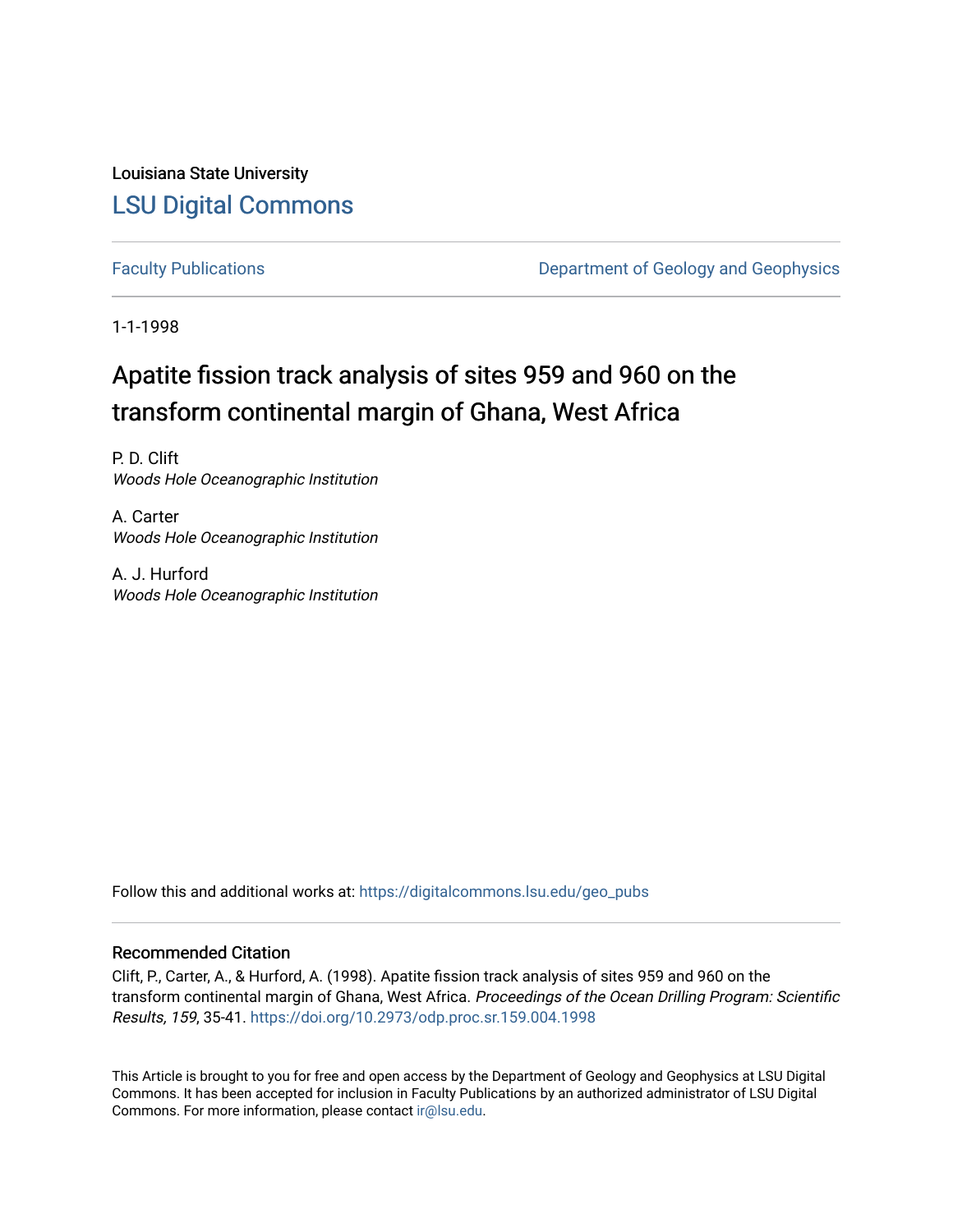# **4. APATITE FISSION TRACK ANALYSIS OF SITES 959 AND 960 ON THE TRANSFORM CONTINENTAL MARGIN OF GHANA, WEST AFRICA1**

Peter D. Clift,<sup>2</sup> Andrew Carter,<sup>3</sup> and Anthony J. Hurford<sup>3</sup>

#### **ABSTRACT**

Four samples of sandstone from deformed Aptian–Albian sediments and their less deformed Turonian cover at Sites 959 and 960 on the Côte d'Ivoire-Ghana Marginal Ridge yielded sufficient apatite for fission track analysis. Reduced mean track length values of 12.42  $\pm$  0.16 µm to 13.67  $\pm$  0.11 µm indicate that measured central ages, which range from 88  $\pm$  4 Ma to 113  $\pm$ 4 Ma, have undergone partial resetting and are therefore apparent ages. Stochastic modeling of the fission track age and length parameters indicate that the samples have a strong predepositional signal, slightly modified by minor levels of prolonged postdepositional annealing (maximum temperatures <80°C). The preserved provenance-related signal records cooling through the apatite partial annealing zone (60°−110°C) during the Late Jurassic and Early Cretaceous, prior to 100 Ma (Albian). The absence of substantial postdepositional annealing suggests that the Marginal Ridge was not significantly heated by the passage of an oceanic spreading center along the transform margin during the Turonian (≈90 Ma). Instead the fission track data record cooling in response to denudation of the sediment source terrain initiated during the intracontinental wrench phase of tectonism. The 110°C of cooling corresponds to approximately 4 km of denudation, assuming normal geothermal gradients, a figure that is comparable to measured erosion along the flanks of the northern San Andreas fault or inferred from the Dead Sea.

## **INTRODUCTION**

The Côte d'Ivoire-Ghana Marginal Ridge of West Africa is a classic example of a continental margin formed by breakup along a transform plate boundary (Fig. 1). The southern edge of the rifted margin is marked by the presence of a prominent ridge of acoustic basement (e.g., Mascle and Blarez, 1987; Mascle et al.*,* 1989), which was sampled by submersible (Mascle et al., 1994), and by drilling during Ocean Drilling Program (ODP) Leg 159 (Mascle, Lohmann, Clift, et al., 1996). The acoustic basement was identified as tectonized clastic sediments of Aptian–Albian age, which were probably deposited within an intracontinental pull-apart basin system before undergoing structural inversion (Shipboard Scientific Party, 1996a). The Marginal Ridge itself is unconformably overlain by mid-Cretaceous (Turonian) shallow-water carbonates and quartzose clastic sediments, in turn succeeded by an Upper Cretaceous deep-water assemblage of shales, porcellanites, and carbonates (Shipboard Scientific Party, 1996b, 1996c). The origin of the Marginal Ridge has been a matter of some debate, although it is generally believed to reflect a combination of uplift during the intracontinental wrench phase of deformation, accentuated by thermally driven uplift during the passage of a spreading axis along the transform margin during the period of active ocean/continent transform motion (e.g., Basile et al., 1993). Geophysical modeling of transform margins assuming local isostatic compensation (e.g., Todd and Keen, 1989) suggests that the conduction of heat from the young oceanic plate into the thermally older rifted continental plate across the transform boundary can generate in excess of 2.5 km of uplift close to the ocean/continent boundary, depending on the duration of the active ocean/continent transform phase. Such uplift is driven by the transfer of significant heat, which would be expected to reach a maximum at the point of ridge/transform intersection and then show a progressive cooling. Such heating and uplift are concentrated close to the transform boundary and decrease rapidly away from this contact, falling to <20% of the maximum within 30 km of the ocean/continent boundary at the time of ridge/transform intersection. Temperature anomalies were predicted to be several hundred degrees above normal at the same time, even at shallow levels of the crust. The precise magnitude and distribution of the temperature anomalies depends on the speed of spreading and the size of the transform offset (Todd and Keen, 1989).

The time of ridge/transform intersection is poorly constrained. Regional plate tectonic reconstructions (e.g., Klitgord and Schouten 1986; Wilson and Guiraud, 1992) suggest that this occurred during the Turonian. The identification of an unconformity between Albian and Turonian sediments at Sites 959 and 960 (Shipboard Scientific Party, 1996b, 1996c) is also compatible with such a reconstruction. Dating the intersection using magnetic methods is impossible as the adjacent oceanic plate has no identifiable lineations, owing to its formation during the Cretaceous magnetic quiet period. Direct dating of the oceanic crust in this region is prevented by the large  $(\approx 2.3 \text{ km})$ 



Figure 1. Bathymetric map of the Côte d'Ivoire-Ghana Transform Margin and the locations of Sites 959 and 960, from which the sediments analyzed in this study were extracted.

<sup>&</sup>lt;sup>1</sup>Mascle, J., Lohmann, G.P., and Moullade, M. (Eds.), 1998. *Proc. ODP*, Sci. *Results,* 159: College Station, TX (Ocean Drilling Program).

[<sup>2</sup>Department of Geology, Woods Hole Oceanographic Institution, Woods Hole, MA](mailto:pclift@whoi.edu) 02543, U.S.A. pclift@whoi.edu

<sup>3</sup>Department of Geological Sciences, University College, London, United Kingdom.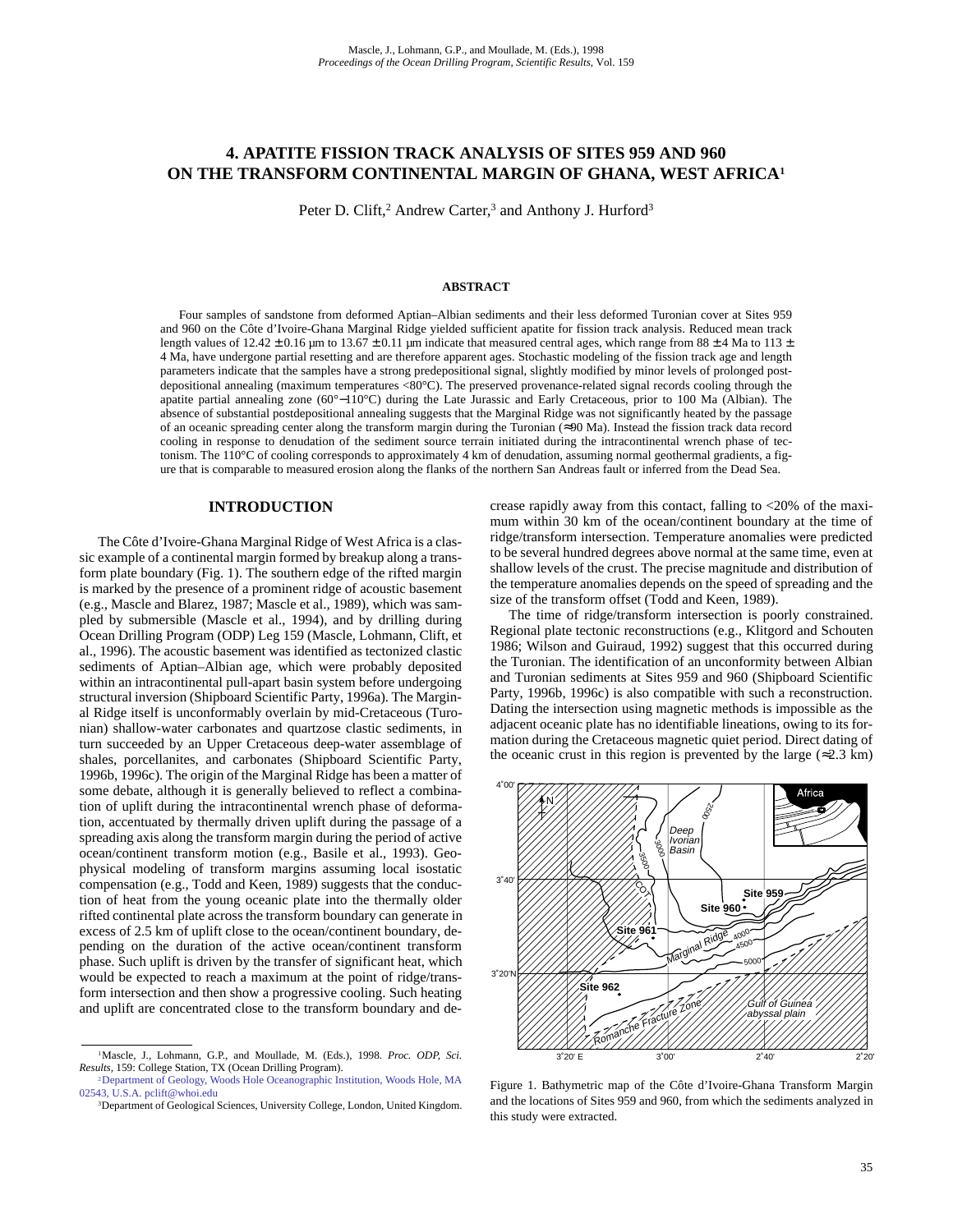thickness of sediment overlying oceanic basement in the Gulf of Guinea. An alternative approach is to examine the thermal consequences of ridge/transform intersection. With increased heat flow predicted at the point of ridge/transform intersection, it is possible that low-temperature dating systems might be reset at this time. Bouillin et al. (1994) attempted to date ridge/transform intersection using apatite fission track analysis, a technique that allows determining the time and rate of cooling of a body of rock through a temperature range of 60°−110°C (equivalent to the upper 4−5 km of crust). Preliminary fission track cooling ages for samples of the Aptian– Albian tectonized units recovered by submersible dives on the southern flank of the Marginal Ridge ranged from the Late Cretaceous to Eocene, although re-examination of the same samples gave only older ages, which ranged from 68 to 92 Ma (Bouillin et al., in press). These samples were interpreted, on the basis of limited track length data (insufficient for the purposes of stochastic modeling), as reset ages that cooled rapidly from temperatures >120°C. The most probable cause of resetting and rapid cooling, ridge/transform intersection, would therefore have taken place at about 90 Ma, which is consistent with large-scale plate reconstructions (e.g., Klitgord and Schouten, 1986; Rabinowitz and LaBrecque, 1979).

In this study apatite fission track analysis is used to constrain the cooling history of the tectonized sediments and overlying cover at Sites 959 and 960 on the crest of the Marginal Ridge within 5 km of the transform plate boundary. The testing of geophysical models on the thermal evolution of transform margins (e.g., Todd and Keen, 1989) is hindered by the small amount of research in these regions and a lack of appropriate sampling. Sites 959 and 960 provide unique opportunities to collect new data in a critical area. Apatite fission track analysis can provide useful constraints on transform margin development by demonstrating the relative timing of rapid cooling of the sandstone apatites in relation to the time of sedimentation and probable ridge/transform intersection. Apatite fission track analysis has become an integral part of regional tectonic studies providing unique low-temperature data, which can quantify denudation and provide estimates of missing sections and eroded sediment volumes (e.g., Andriessen, 1995, and references therein). The technique has been applied to rifted passive margins in Norway (e.g., Rohrman et al., 1995), Newfoundland (Hendriks et al., 1993), and the Gulf of Suez (Omar et al., 1989), and can also be used to constrain the thermal history of sedimentary basins (Green et al., 1989; Naeser et al., 1989) including the timing and magnitude of maximum paleotemperatures.

# **SAMPLE SELECTION AND EXPERIMENTAL PROCEDURES**

Eleven samples were selected for analysis from suitable clastic sequences at ODP Sites 959 and 960. Sediments at Sites 961 and 962 were considered to be too fine grained for apatite fission track analysis, as ideally, grain size should be  $>60 \mu$ m. Because the maximum ODP sample volume is only 50 cm<sup>3</sup>, samples were usually amalgamated to produce a single sample large enough to yield a practical number of apatite grains. Samples were amalgamated from a number of cores, but in each case care was taken not to mix sediment of significantly different depositional ages. The samples are detailed in Table 1, and where ODP samples were amalgamated the original sample identifiers are provided. Only one sample from Site 960 spans as many as three cores, 159-960A-59R through 61R, all within Aptian– Albian tectonized sandstones. Apatites were extracted using standard magnetic and heavy-liquid separation techniques; however, despite careful sample selection, apatite yields were generally low, and only four yielded adequate numbers of grains for analysis. Part of the reason for this failure may lie with the small volume of the composite samples (weighing between 200 and 300 g), which are low by normal fission track standards.

Table 1 shows the details of each sample analyzed, including its inferred stratigraphic age of deposition. Background information on each site and the depths below seafloor of the cores are provided in the ODP Leg 159 *Initial Reports* volume (Mascle, Lohmann, Clift, et al., 1996). The age was taken from biostratigraphic information collected during Leg 159 (Mascle, Lohmann, Clift, et al., 1996), and a numerical age was allotted from the Gradstein et al. (1995) time scale. Present-day temperatures of sediments shown are calculated from the in situ temperature measurements taken at Sites 959 and 960 using the Lamont-Doherty Temperature Logging Tool (TLT; Shipboard Scientific Party, 1996b, 1996c). The modern temperatures are all less than 30°C, well below the point of significant apatite fission track annealing, and therefore, earlier thermal history information will be preserved.

Fission track analysis followed procedures given in Storey et al. (1996). Samples were irradiated in the thermal facility of the Risø Reactor, National Research Centre, Rosklide, Denmark, (cadmium ratio for Au >400), using Corning glass CN-5 as neutron dosimeter. Counting and track length measurements used a microscope total magnification of 1250× with a 100× dry objective. Central ages were calculated using the IUGS-recommended zeta calibration approach (Hurford and Green, 1983; Hurford, 1990).

## **FISSION TRACK RESULTS AND INTERPRETATION**

The results of fission track analysis are shown in Table 1 and displayed graphically in Figure 2. For each sample the range of component grain ages are displayed on radial plots (Galbraith, 1990) together with a track length distribution. Radial plots are used to permit comparison of crystals with differing ages and precision's. The position on the x scale records the relative precision of individual age estimates with each point having the same standardized error in the y direction. The age of a given point on the plot is given by projecting a line from the origin on the left-hand side, through the point on to the circular scale on the right-hand side. Such plots are needed to examine the distribution of grain ages when a sample is seen to contain a heterogeneous population, indicated by the Chi<sup>2</sup> test. A spread in grain ages may be due to provenance, or partial resettling enhanced by compositional effects. In Table 1 it is evident that only one sample (Cores 159-959D-73R and 74R) has a statistically meaningful spread in grain ages. The radial plot and age histogram (Fig. 2) for this sample show the spread is lacking in structure and has a minimal divergence beyond the central age. Hence, the central ages listed in Table 1 are a true reflection of the constituent grain ages, and there is no evidence for variation caused by apatite provenance and/or chemistry.

The next step in the interpretative process is to compare apatite central ages with the sediment depositional age to make a qualitative assessment as to the likelihood of postdepositional annealing (younger central ages signify annealing). Core sample 159-959D-71R has an apatite central age of  $105 \pm 5$  Ma, which overlaps the Cenomanian–late Albian depositional age of 95−101 Ma, while the slightly deeper (~20 m) core Sample 159-959D-73R and 74R has a central age of  $88 \pm 4$  Ma, which is marginally younger than the late Albian depositional age of >97 Ma. These data suggest that some minor postdepositional annealing may have occurred. In contrast, the two samples from Site 960 record central ages of  $113 \pm 3$  Ma and 108 ± 4 Ma that are older or within error of their Turonian (88−89 Ma) and Aptian–early Albian (110−120 Ma) depositional ages. Such close proximity of central ages to depositional age prevent robust identification of postdepositional annealing. Fission track length data are more sensitive indicators of annealing.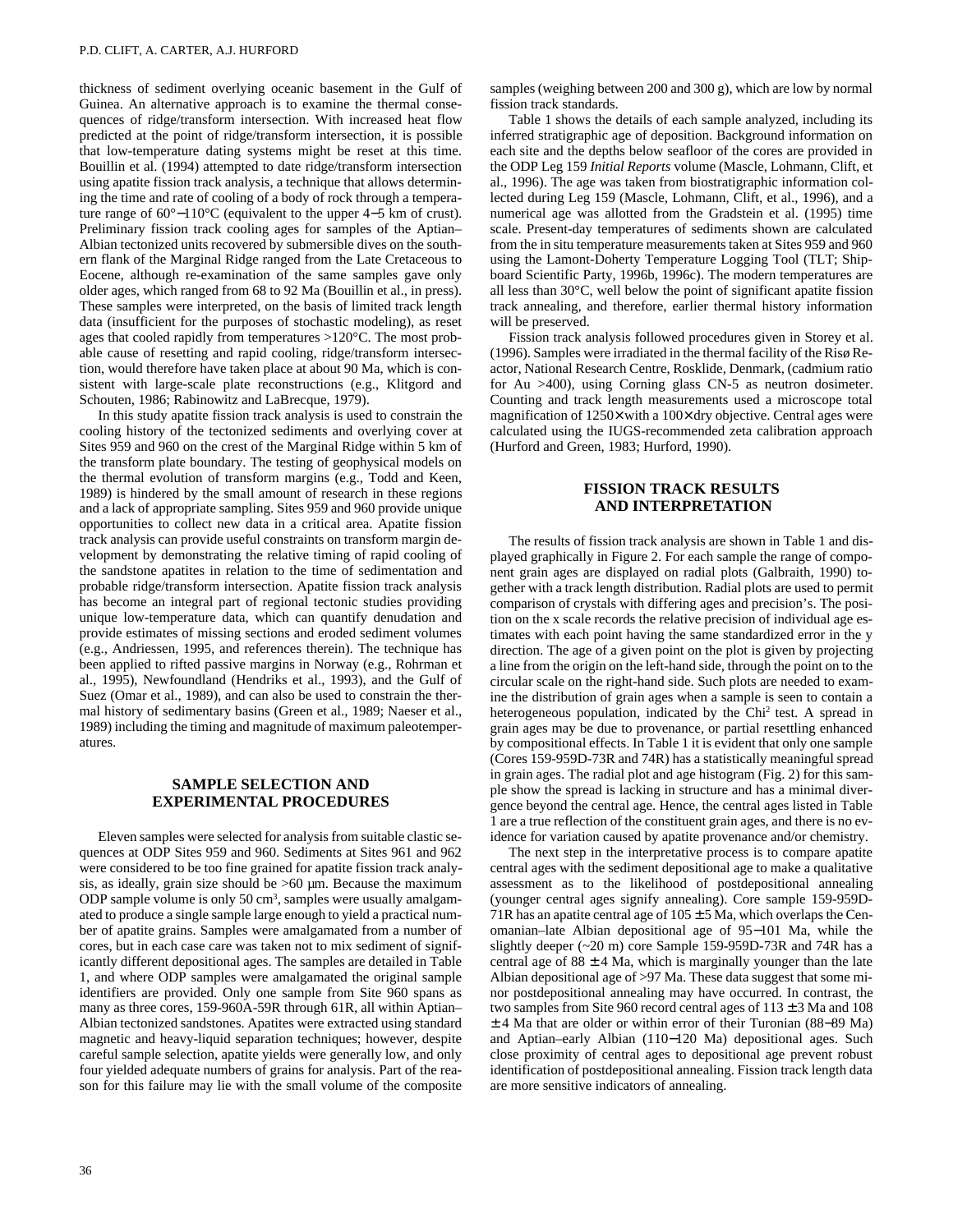|                                               |               | Present borehole<br>temperature<br>$^{\circ}\mathrm{C}$ , | Borehole           | Stratigraphic age (Ma)                                                 | Crystals<br>(no.) | Dosimeter     |              | Spontaneous    |              | Induced        |              | Age dispersion |             | Central age                | Mean                                 |                 |           |
|-----------------------------------------------|---------------|-----------------------------------------------------------|--------------------|------------------------------------------------------------------------|-------------------|---------------|--------------|----------------|--------------|----------------|--------------|----------------|-------------|----------------------------|--------------------------------------|-----------------|-----------|
| Core sample                                   | Weight<br>(g) |                                                           | depth<br>(m)       |                                                                        |                   | od            | Nd           | <b>OS</b>      | Ns           | 01             | Ni           | $(\chi^2)$     | (% )        | (Ma)<br>$\pm 1 \sigma$     | track length Standard<br>$(\mu m)$   | deviation Track |           |
| 159-959D-                                     |               |                                                           |                    |                                                                        |                   |               |              |                |              |                |              |                |             |                            |                                      |                 |           |
| 71R<br>73R and 74R                            | 259<br>217    | $<$ 30<br>$<$ 30                                          | 1081<br>1100-1120  | Cenomanian to late Albian (95-101 Ma)<br>late Albian or older (>97 Ma) | 26<br>45          | . 295<br>.295 | 7179<br>7179 | 1.326<br>1.029 | 836<br>1429  | 2.746<br>2.543 | 1732<br>3531 | 0.0            | 0.8<br>19.6 | $105 \pm 5$<br>$88 \pm 4$  | $12.42 \pm 0.16$<br>$12.86 \pm 0.13$ | 1.30<br>.30     | 69<br>101 |
| 159-960A-<br>37R and 38R<br>59R, 60R, and 61R | 319<br>292    | $<$ 30<br>$<$ 30                                          | 328-347<br>437-451 | Turonian (88-89 Ma)<br>Aptian-early Albian (120-110 Ma)                | 45<br>45          | .295<br>.295  | 7179<br>7179 | .182<br>.008   | 1933<br>1283 | 1.277<br>2.030 | 3724<br>2583 | 62             | 2.5<br>3.1  | $.13 \pm 3$<br>$108 \pm 4$ | $13.67 \pm 0.11$<br>$13.34 \pm 0.17$ | 1.14<br>1.55    | 106<br>83 |

**Table 1. Fission track apatite analytical data from the Côte d'Ivoire-Ghana Transform Margin.**

Notes: Track densities are (X10<sup>6</sup> tracks/cm<sup>2</sup>) numbers of tracks counted. Analyses by external detector method using 0.5 for the 4 $\pi/2\pi$  geometry correction factor. Ages calculated using dosimeter glass CN-5 (apatite); CN-5 = 339 ± 5 calibrated by multiple analyses of IUGS apatite and zircon age standards (see Hurford, 1990). Central age is a modal age, weighted for different precisions of individual crystals (see Galbraith, 1990).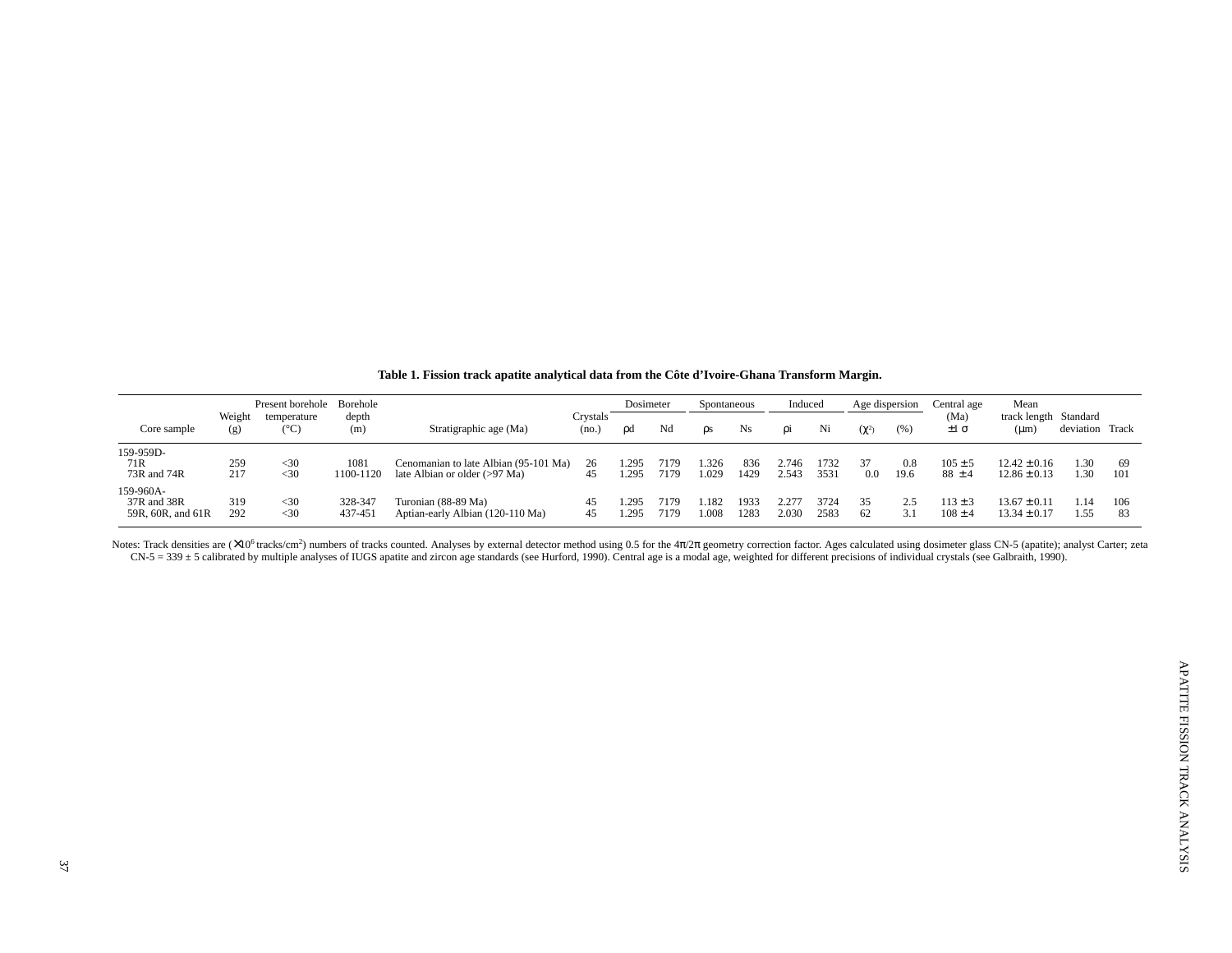

Figure 2. Fission-track grain age and track length data for the samples in Table 1 displayed as radial plots, age histograms, and track length distributions.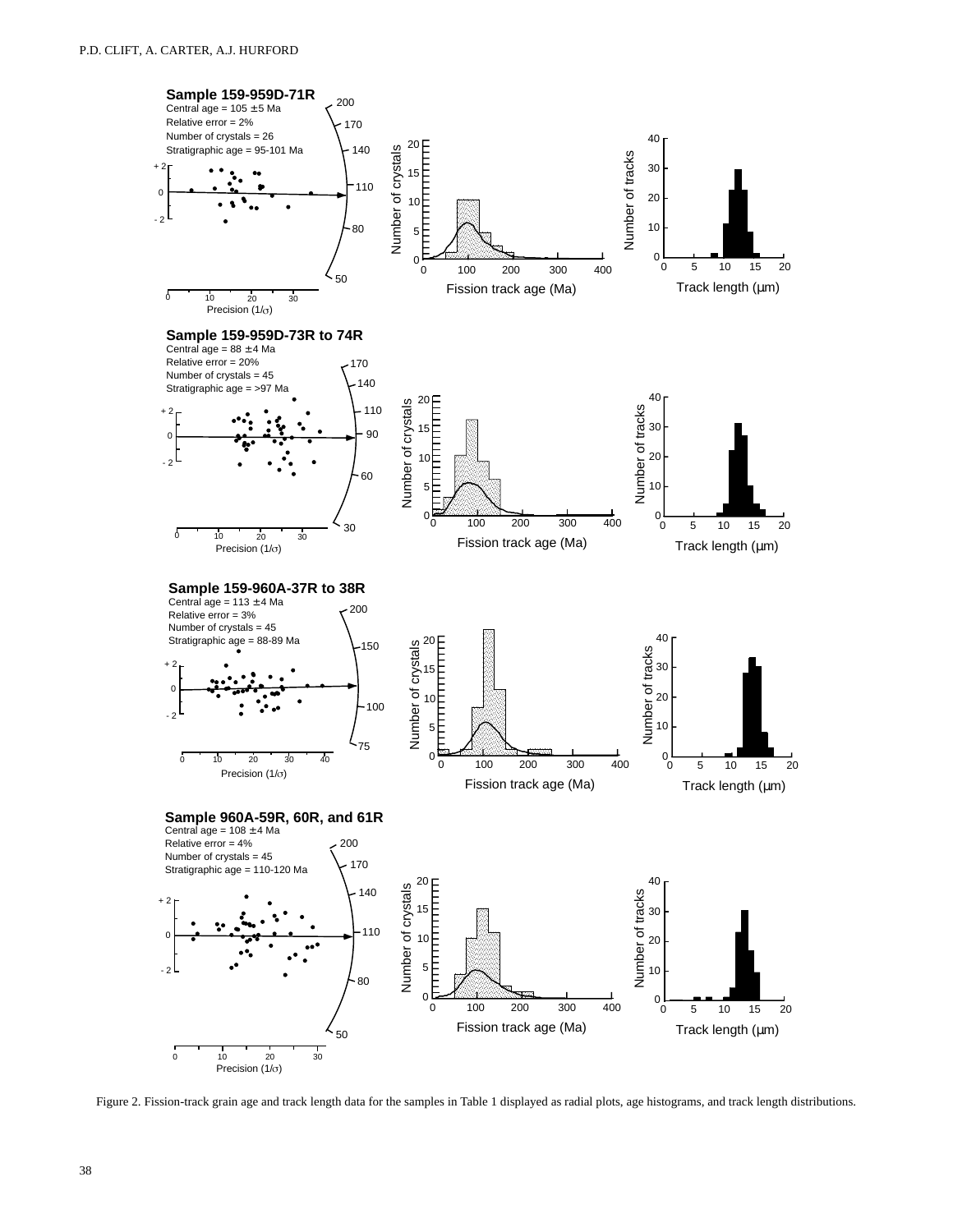Adequate numbers (50−100) of confined tracks were measured and in each sample define a unimodal form, which is generally indicative of a simple cooling history (Fig. 2). Mean track length values for the four samples range between  $12.42 \pm 0.16$  µm and  $13.67 \pm 0.11$ µm. These lengths are below values normally attributed to rapidly cooled samples (unannealed apatites have mean lengths  $>14 \mu m$ ). Consequently the measured central ages are "apparent ages" and do not directly measure the time of cooling through the partial annealing zone. Since present-day downhole temperatures (≤30°C) are not sufficient to reduce the mean lengths to their present values some postdepositional annealing must have occurred (i.e., temperatures were once above 60°C [the base of apatite partial annealing zone]). In order to decipher further the relationship between apparent central ages, measured track lengths, and probable thermal history, the fission track parameters need to undergo a form of stochastic modeling.

### **THERMAL HISTORY MODELING AND TECTONIC IMPLICATIONS**

Modeling of fission track length and age data using the approach adopted in Gallagher (1995) allows a "best" cooling history for each sample to be identified. Confined track length distributions are invaluable thermal history indicators because track production is continuous throughout a sample's history, and, therefore, individual tracks record different parts of the thermal history. Central to understanding the relationship of measured fission track age and track length distribution is a modeling procedure that aims to produce a range of cooling history paths compatible with the fission track age and length data. In this study we used the method of Gallagher (1995), which is based on a form of stochastic simulation, of which an important aspect is deriving the thermal history with the maximum likelihood. A series of time-temperature points selected from specified time-temperature bounds are generated. From such points a thermal history is constructed and fission-track parameters (i.e., age and track length data) are predicted and compared with the measured data. Several thousand runs are produced for each sample, from which the best fitting paths are extracted to identify which aspects of the sample's thermal history are well resolved. Figure 3 shows the results of modeling the fission track data. For each sample the best fitting time-temperature path is shown along with the 95% uncertainty region for each time-temperature point that forms the path. This enables identification of which parts of a thermal history are better constrained, as well as defining limits on maximum partial annealing temperatures. From modeled results it is possible to identify several features common to all samples. Each sample requires a component of predepositional cooling during the Late Jurassic or Early Cretaceous. All samples experienced significant residence in the cooler part of the apatite partial annealing zone during the Tertiary. Maximum temperatures were between 60°−80°C, and were followed by recent cooling, although this is poorly resolved by the data. The low annealing temperatures were not sufficient to significantly overprint the component of inherited, predepositional tracks so that the measured central ages still either overlap or are older than the depositional age.

The fission track data suggest that apatites from the drilling samples were not significantly thermally reset by a passing ridge crest. The samples are characterized by minor postdepositional annealing of an earlier (Late Jurassic to Early Cretaceous) provenance-related track population. The apatite thermal history reflects cooling of the source terrain from which the apatites were eroded. As there is no appropriate source immediately north or east of the ridge, it is presumed that the sediment was derived from the relatively unrifted basement south of the transform zone (i.e., northeastern Brazil). This cooling predates the end of sedimentation of the tectonized sequences (uppermost Albian at Site 962; 98.9 Ma; Mascle, Lohmann, Clift, et al.,

1996). As the deformed nature of the sediments indicates that the margin must have been active up to this time, it is not possible for ridge/transform intersection to have occurred before the Cenomanian and probably before the Turonian (i.e., before 93.5 Ma), assuming that the deformation was principally a feature of intra-continental wrenching rather than active ocean/continent transform deformation. Because there is a strongly preserved predepositional signal in the fission track data any thermal effect of ridge/transform intersection can only be minor. The low level postdepositional annealing identified by the modeling may be due to minor, possibly burial-related annealing, although this is difficult to reconcile with the preserved stratigraphy and standard geothermal gradients. A geothermal gradient of  $~60^{\circ}$ C/ km would be required during much of the Tertiary, compared to a normal passive margin value of 30°C/km. A significantly higher geothermal gradient in the past may be linked to elevated heat flow associated with ridge/transform intersection. Unfortunately, the results are inconclusive, additional samples from greater depths (+500−1000 mbsf) would provide a clearer signal as the expected level of apatite track annealing would be much higher.

It is noteworthy that core Sample 159-960A-37R and 38R shows a similar cooling history to the other samples. Since this sediment was deposited above the unconformity in Hole 960A, the age of sedimentation is approximately synchronous with or just postdates the assumed time of ridge/transform intersection. That this sample shows the same average thermal history as the underlying deformed sediments indicates that the overlying shallow-water clastics are derived from erosion and reworking of the older deformed sediments and do not represent influx from a new source terrain. Such a pattern would be expected if ridge/transform intersection occurred at about 90 Ma as this would remove the major sediment source terrain from south of Site 960, whereas the area north of there (i.e., the Deep Ivorian Basin) was already subsiding as a result of the earlier extensional phase. Consequently, reworking on the Marginal Ridge crest would be the only source of clastic material.

#### **Independent Temperature Estimates**

Temperature estimates based on clay mineralogy from the tectonized sediments at Site 959 indicate a peak temperature of 120°− 175°C toward the base of the drilled section (Core 159-959D-78R) and elevated geothermal gradients (about 350°C/km) at the time of peak heat flow (Holmes, Chap. 7, this volume). Such high gradients are anomalous for continental areas, but gradients of >200°C/km have been recorded in pull-apart basins (e.g., Imperial Valley of California; Robert, 1988). However, clay assemblages from Core 159- 959D-66R predict postdepositional peak temperatures of <90°C, which Holmes (Chap. 7, this volume) interpreted to reflect the presence of an unconformity within the tectonized units. Erosion of part of the lower tectonized units must have occurred before renewed sedimentation and deformation of the upper tectonized units. The fission track samples all lie above the zone of elevated temperatures (i.e., within the upper tectonized sediments of Holmes, Chap. 7, this volume), and are thus compatible with the clay temperature data. The same is true at Site 960, where the high-temperature diagenetic clay assemblages all lie below the depth of the apatite fission track samples. In addition, Marcano et al. (Chap. 8, this volume) used oxygen isotope data from veins within the tectonized and cover sediments to predict an event in which high-temperature  $(<60^{\circ}C$ ) veins were emplaced after the Turonian. Such temperatures are not sufficient to cause significant annealing of the apatite fission tracks.

#### **CONCLUSIONS**

Taken together, these data sets indicate the presence of a transform margin basin with high heat flow undergoing active sedimenta-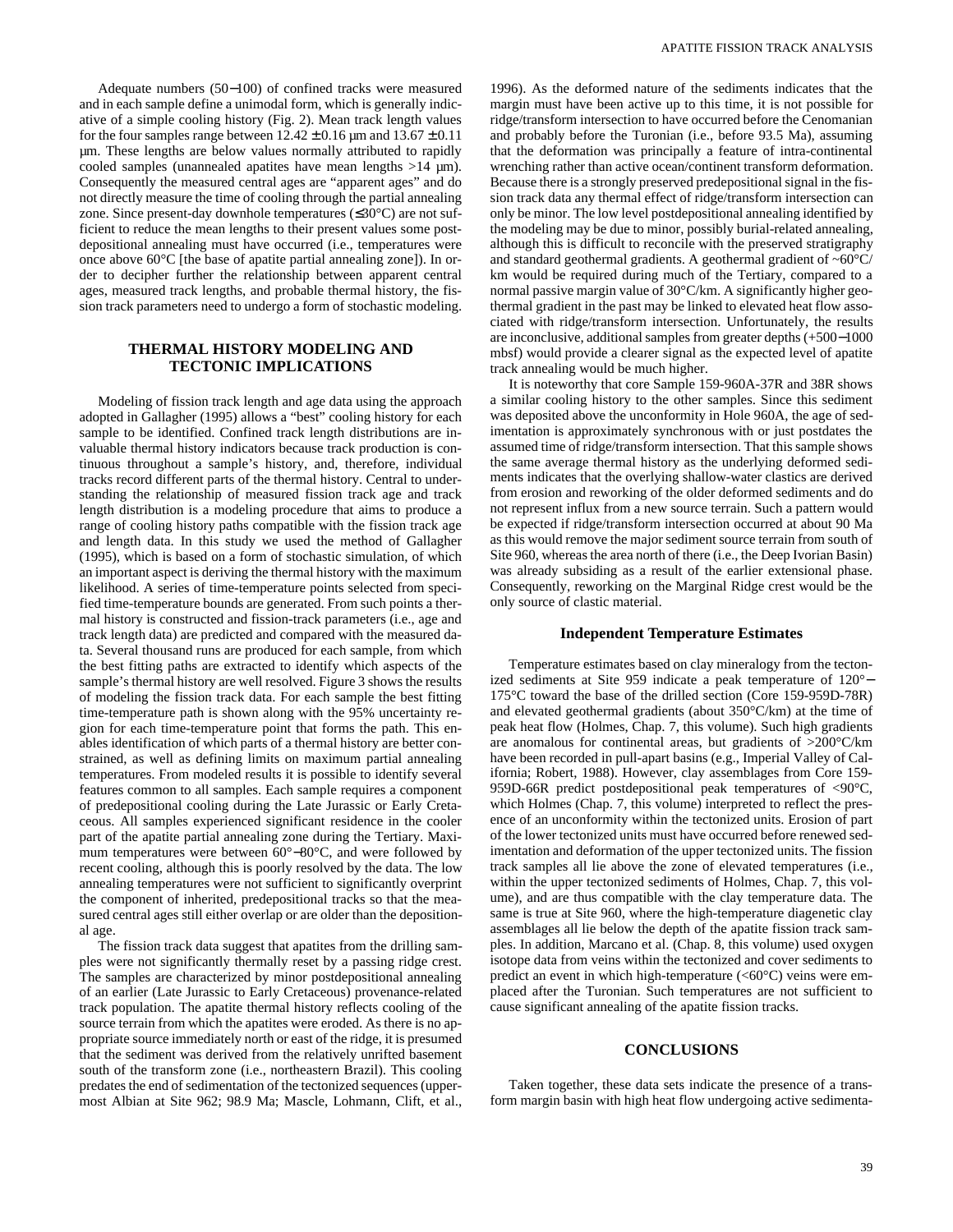

Figure 3. Modeled thermal histories for samples from the Côte d'Ivoire-Ghana Transform Margin. For each sample the best-fit path (of predicted to measured data) is accompanied by the 95% confidence region (shaded area) used to define temperature limits and show which parts of a thermal history are well constrained by the measured data. The boxes define the region within which random time-temperature points are plotted.